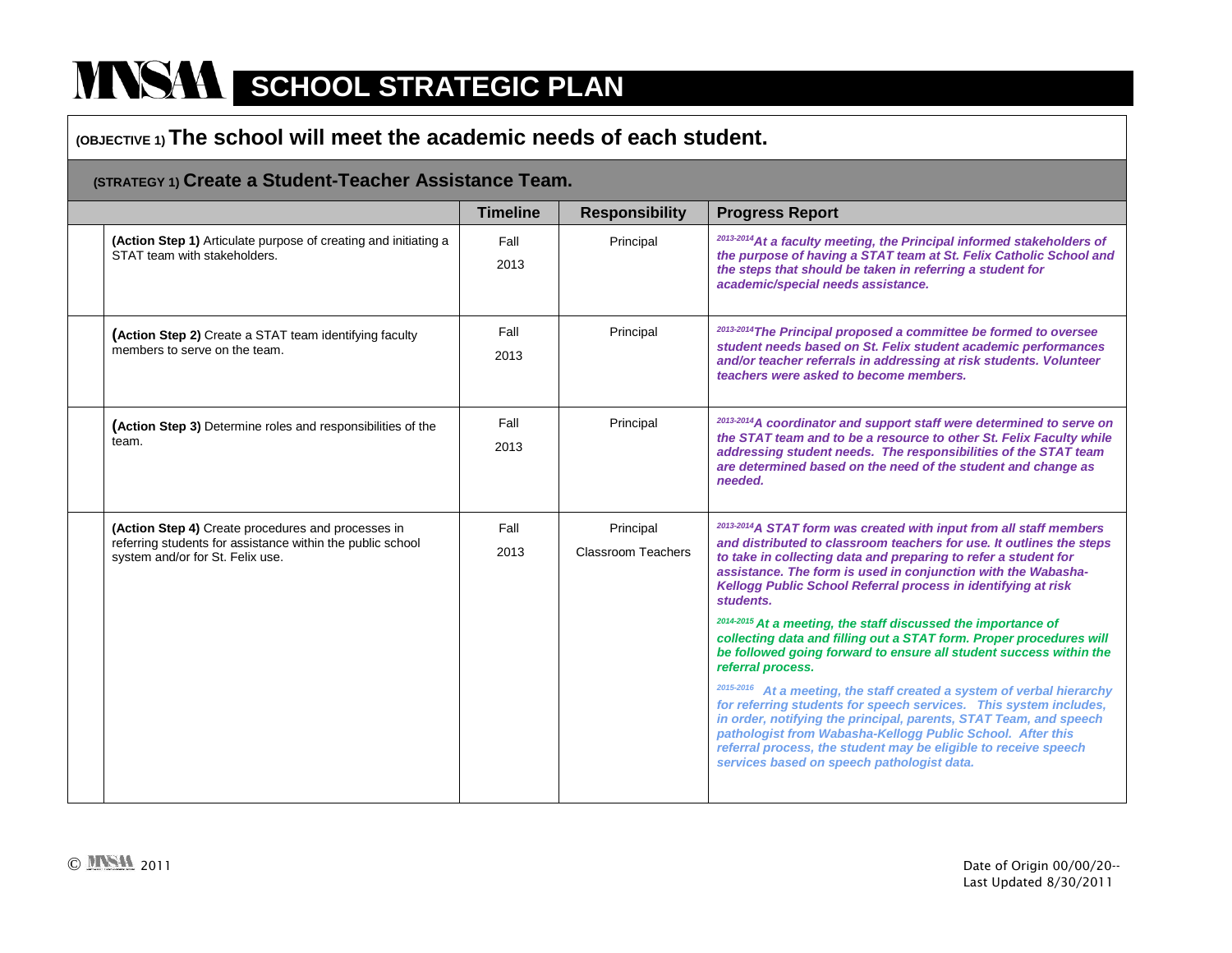| (Action Step 5) Implement STAT program procedures (to be<br>used in conjunction with Wabasha-Kellogg Public School<br>referral forms).     | Spring<br>2014           | Leadership Team<br><b>Classroom Teachers</b>              | 2013-2014 Program was put in place and ready for teacher use when<br>needed. Grade 2 Teacher followed process for two students.<br>2014-2015 After reflection, the staff concluded that communication<br>needs to be improved upon, so that all members are aware of<br>proper procedures for reporting.<br>2015-2016 During fall workshops, teachers reviewed and informed new |
|--------------------------------------------------------------------------------------------------------------------------------------------|--------------------------|-----------------------------------------------------------|---------------------------------------------------------------------------------------------------------------------------------------------------------------------------------------------------------------------------------------------------------------------------------------------------------------------------------------------------------------------------------|
| (Action Step 6) Monitor and evaluate STAT program/team.                                                                                    | Spring<br>2015           | Principal<br>Leadership Team<br><b>Classroom Teachers</b> | staff on existing procedures.<br>2014-2015 At end of the year workshop, staff created resources to<br>solve communication problems. Solutions discussed were; having<br>a binder available in staff lounge with resources inside, locating<br>digital copies from staff public folder and discussing proper<br>procedures for referring students.                               |
|                                                                                                                                            |                          |                                                           | 2015-2016 Although we did not have any need to use this referral<br>process this school year, the policy and procedures remain in<br>place.                                                                                                                                                                                                                                     |
| (STRATEGY 2) Develop and implement an Enrichment Program.                                                                                  |                          |                                                           |                                                                                                                                                                                                                                                                                                                                                                                 |
|                                                                                                                                            | Timeline                 | <b>Responsibility</b>                                     | <b>Progress Report</b>                                                                                                                                                                                                                                                                                                                                                          |
| (Action Step 1) Identify faculty member(s) to lead the<br>Enrichment Program.                                                              | Fall<br>2015             | Principal<br><b>School Staff</b>                          | 2015-2016 At the beginning of the school year, a staff member was<br>designated to coordinate an enrichment schedule.                                                                                                                                                                                                                                                           |
| (Action Step 2) Research possible curriculum for an<br>Enrichment Program.                                                                 | School Year<br>2015-2016 | Principal<br>Leadership Team                              | 2015-2016 After research, lead team member and staff discussed the<br>need to create an individualized curriculum plan for every student<br>referred to the program.                                                                                                                                                                                                            |
| (Action Step 3) Provide professional development in<br>Enrichment instructional practices for team member(s) and/or<br>all teaching staff. | School Year<br>2016-2017 | Principal<br>Leadership Team                              |                                                                                                                                                                                                                                                                                                                                                                                 |
| (Action Step 4) Write a school-wide philosophy of<br>Enrichment Program education.                                                         | Spring<br>2017           | Principal<br>Leadership Team<br><b>Classroom Teachers</b> |                                                                                                                                                                                                                                                                                                                                                                                 |
| (Action Step 5) Design an Enrichment Program and share<br>with stakeholders.                                                               | Summer<br>2017           | Principal<br>Leadership Team                              |                                                                                                                                                                                                                                                                                                                                                                                 |
| (Action Step 6) Implement Enrichment Program.                                                                                              | School Year<br>2017-2018 | Leadership Team                                           |                                                                                                                                                                                                                                                                                                                                                                                 |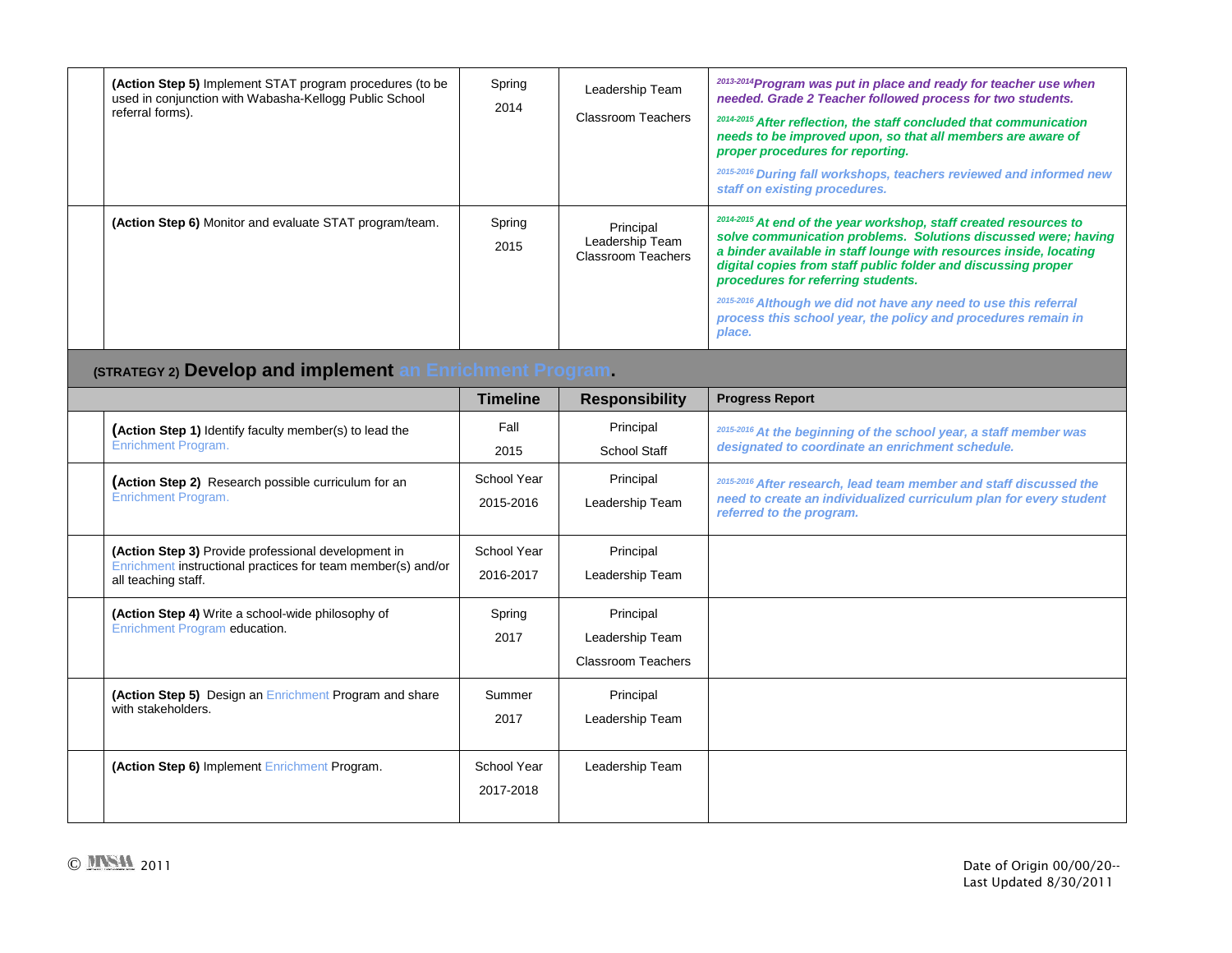| (Action Step 7) Monitor and evaluate Enrichment Program.                                                                        | Spring<br>2019           | Principal<br>Leadership Team<br><b>Classroom Teachers</b> |                                                                                                                                                                                                                                                                                                                                                                                                                        |
|---------------------------------------------------------------------------------------------------------------------------------|--------------------------|-----------------------------------------------------------|------------------------------------------------------------------------------------------------------------------------------------------------------------------------------------------------------------------------------------------------------------------------------------------------------------------------------------------------------------------------------------------------------------------------|
| (STRATEGY 3) Improve assessment practices.                                                                                      |                          |                                                           |                                                                                                                                                                                                                                                                                                                                                                                                                        |
|                                                                                                                                 | <b>Timeline</b>          | <b>Responsibility</b>                                     | <b>Progress Report</b>                                                                                                                                                                                                                                                                                                                                                                                                 |
| (Action Step 1) Analyze and evaluate current assessment<br>practices.                                                           | School Year<br>2014-2015 | Principal<br><b>Classroom Teachers</b>                    | <sup>2014-2015</sup> At a meeting, the staff evaluated current district - wide<br>assessment tools and determined which practices are most<br>beneficial for quiding instruction and determining student needs.                                                                                                                                                                                                        |
|                                                                                                                                 |                          |                                                           | 2015-2016 In evaluating our assessment practices, we determined that<br>we needed to have a universal fluency component added to our<br>quarterly assessment practices. We have added this fluency<br>component to our assessment progress reports, which are shared<br>with parents.                                                                                                                                  |
| (Action Step 2) Research best assessment practices                                                                              | School Year<br>2014-2015 | Principal                                                 | 2014-2015 Principal researched assessment practices that will best<br>benefit the needs of the school. Research was discussed with<br>all staff. Further research will continue.<br>2015-2016 It was determined that fluency assessments were already<br>incorporated with our current reading resources and the staff was<br>directed to use them on a regulated assessment schedule to check<br>for growth patterns. |
| (Action Step 3) Provide for faculty professional development<br>in best assessment practices.                                   | School Year<br>2016-2017 | Principal                                                 |                                                                                                                                                                                                                                                                                                                                                                                                                        |
| (Action Step 4) Develop a school-wide philosophy of best<br>assessment practices.                                               | Spring<br>2017           | Principal<br><b>Classroom Teachers</b>                    |                                                                                                                                                                                                                                                                                                                                                                                                                        |
| (Action Step 5) Provide in-service opportunities for staff on<br>the utilization of test data to guide instructional decisions. | Fall<br>2017             | Principal<br><b>Classroom Teachers</b>                    |                                                                                                                                                                                                                                                                                                                                                                                                                        |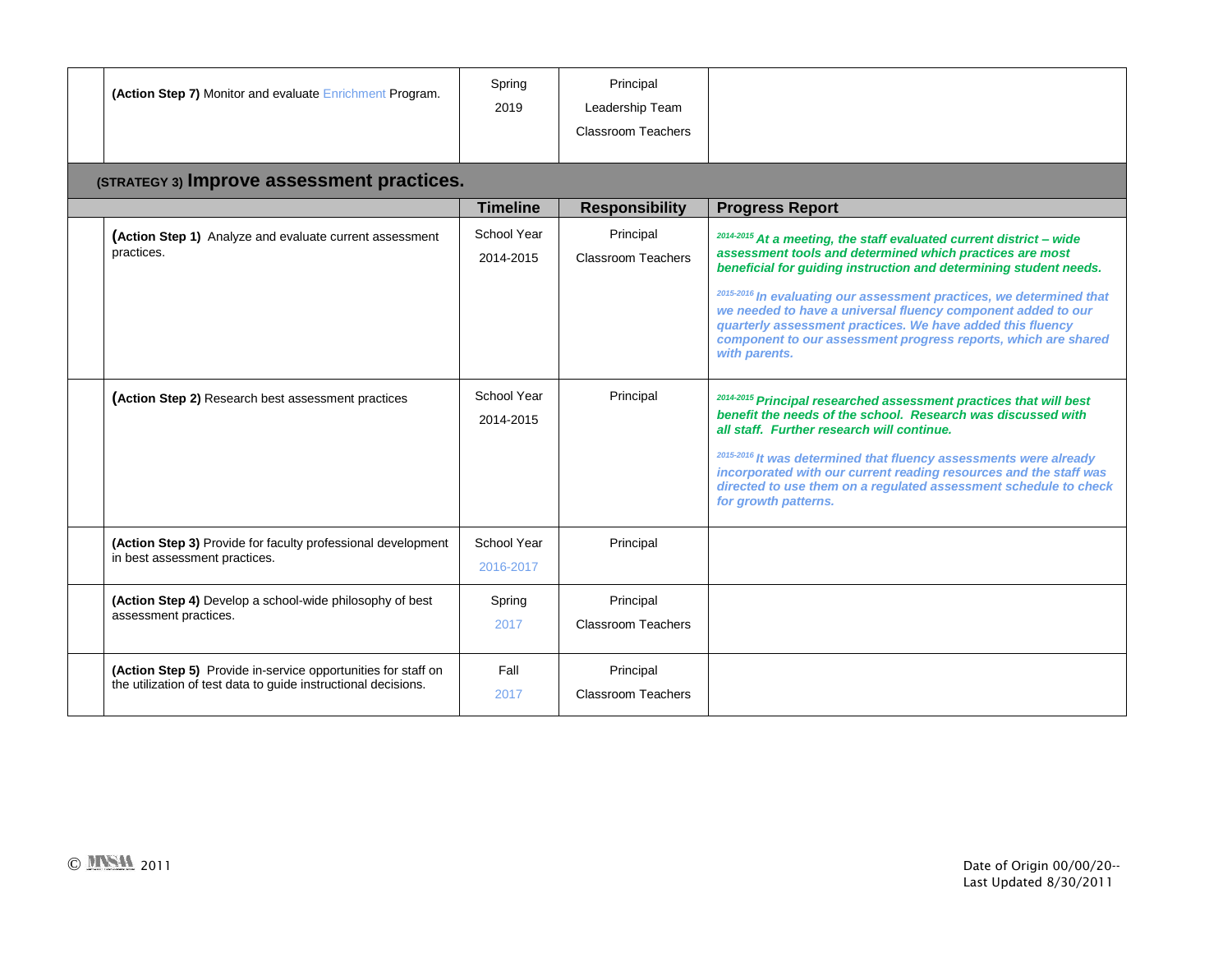## **(OBJECTIVE 2) The school will maintain a safe, functional and attractive learning facility.**

### **(STRATEGY 1) Create a safe and effective pick-up/drop-off location.**

|                                                                                                       | <b>Timeline</b> | <b>Responsibility</b>                 | <b>Progress Report</b>                                                                                                                                                                                                                                                                                                                                                                                                                                                                                                                                                                                              |
|-------------------------------------------------------------------------------------------------------|-----------------|---------------------------------------|---------------------------------------------------------------------------------------------------------------------------------------------------------------------------------------------------------------------------------------------------------------------------------------------------------------------------------------------------------------------------------------------------------------------------------------------------------------------------------------------------------------------------------------------------------------------------------------------------------------------|
| (Action Step 1) Examine current pick-up/drop-off locations<br>and procedures.                         | August<br>2013  | School Administration                 | 2013-2014 School Administration determined that current procedure<br>was insufficient. A more efficient pick-up/drop-off zone was<br>discussed with ways to address it.                                                                                                                                                                                                                                                                                                                                                                                                                                             |
| (Action Step 2) Relay information regarding procedures to<br>stakeholders.                            | August<br>2013  | School Administration                 | 2013-2014 School Administration contacted the City of Wabasha<br>Street Department in regards to painting a "No Parking Zone"<br>with lines and additional signage to the pick-up/drop-off zone.<br>This was completed in September 2013. A Hot News web<br>announcement, as well as, a note was sent home to parents<br>informing them of the new system. Parishioners were also<br>notified through the church bulletin.                                                                                                                                                                                          |
| (Action Step 3) Establish a plan for the monitoring of<br>School Patrol in the pick-up/drop-off zone. | August<br>2013  | School Administration<br>School Staff | <sup>2013-2014</sup> The School Patrol (grades 4, 5, & 6) attended an assembly<br>on the responsibilities of patrolling for a safe and secure pick-<br>up/drop-off zone. School Patrol, along with faculty, will monitor<br>crosswalks along with pick-up/drop-off zone.<br><sup>2014-2015</sup> School staff identified weaknesses in school patrol<br>training and scheduling. A plan was made to provide better<br>training to all students and patrollers and a more structured<br>schedule for patrollers to follow. One teacher was assigned<br>responsibility in these areas of the scheduling and training. |
| (Action Step 4) Monitor and evaluate current safety<br>procedures.                                    | Spring<br>2015  | School Administration<br>School Staff | 2014-2015 School staff evaluated current plan and discussed<br>solutions to current problems, such as, crosswalks, utilizing<br>upper grades to patrol and responsibility of staff and students.<br>2015-2016 At a staff meeting, it was determined that a School Patrol<br>Coordinator was needed. This coordinator will monitor patrollers<br>and ensure best safety practices are followed.                                                                                                                                                                                                                      |

#### **(STRATEGY 2) Install a security system for the buildings.**

|                                                                   | <b>Timeline</b> | <b>Responsibility</b> | <b>Progress Report</b>                                               |
|-------------------------------------------------------------------|-----------------|-----------------------|----------------------------------------------------------------------|
| <b>(Action Step 1)</b> Contact security companies to acquire bids | Summer          | School Administration | <sup>2013-2014</sup> School Administrator acquired bids from various |
| for a new video surveillance/monitoring system.                   | 2013            |                       | companies.                                                           |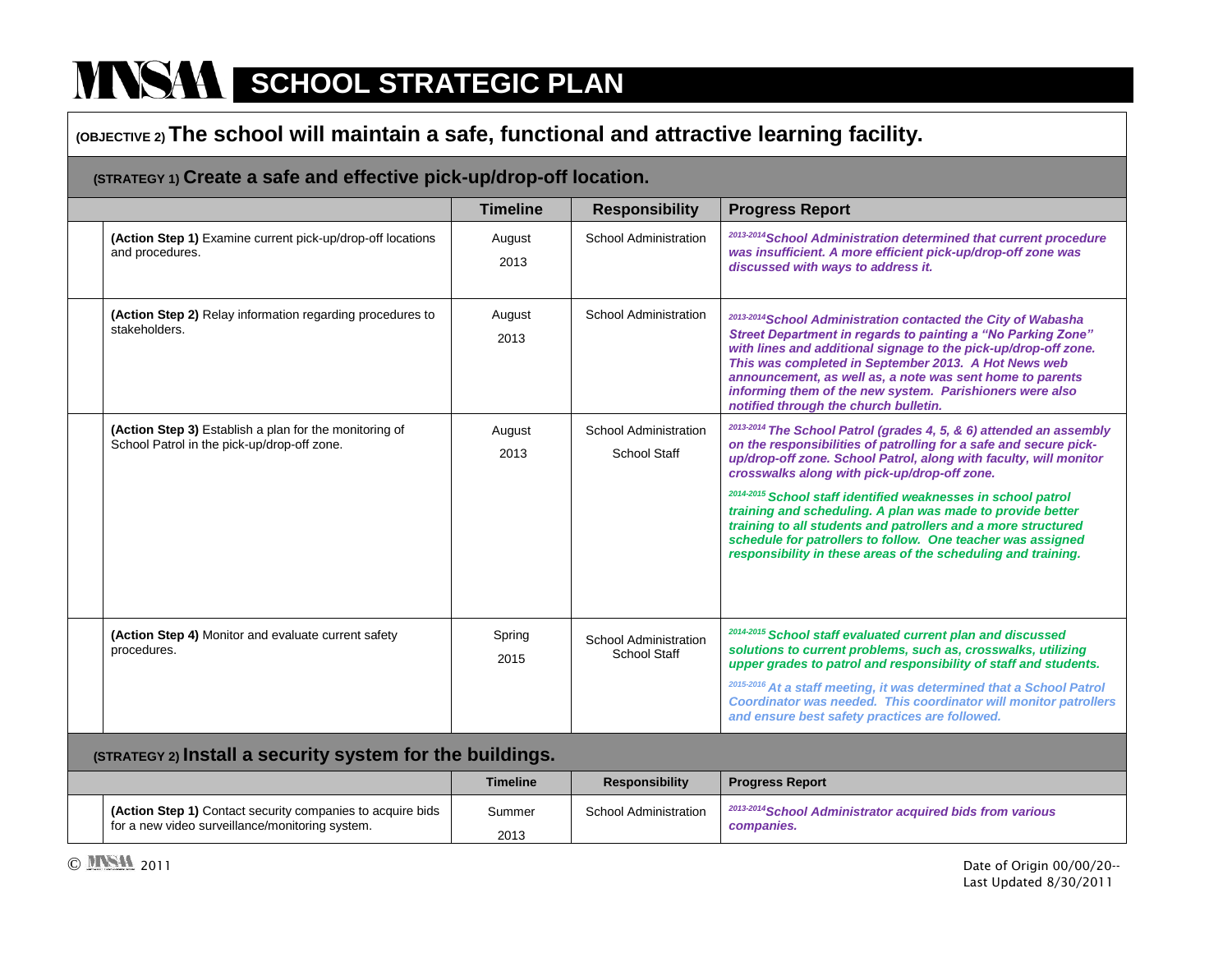| (Action Step 2) Choose a company to install the security<br>system.                             | September<br>2013 | School Administration | <sup>2013-2014</sup> The companies were given a tour of the school. St. Felix<br>obtained bids and selected Connection Concepts, LLC.                                                                                                                                                                                                                                                                                                                                                                                                                                                                                                                                                                                             |
|-------------------------------------------------------------------------------------------------|-------------------|-----------------------|-----------------------------------------------------------------------------------------------------------------------------------------------------------------------------------------------------------------------------------------------------------------------------------------------------------------------------------------------------------------------------------------------------------------------------------------------------------------------------------------------------------------------------------------------------------------------------------------------------------------------------------------------------------------------------------------------------------------------------------|
| (Action Step 3) Secure the school and auditorium<br>buildings.                                  | September<br>2013 | School Administration | <sup>2013-2014</sup> All exterior doors were equipped with new locks. As a<br>result, school staff received new keys. Doors remain locked<br>during the school hours.<br><sup>2014-2015</sup> School administration along with building and grounds<br>committee discussed further initiatives in building security, such<br>as, stationary and motion lighting. The intercom system was<br>updated to include hallways. The lockdown procedure was<br>reviewed and revised. Staff discussed a concern of the safety of<br>students and teachers when outside the main building.<br><sup>2015-2016</sup> An additional intercom was added to the auditorium to<br>allow for notifications to be communicated and ensure safety of |
| (Action Step 4) Communicate information to stakeholders<br>on new building security procedures. | September<br>2013 | School Administration | all students and staff. In addition, we added security lighting to<br>the entrances of the school and auditorium buildings.<br><sup>2013-2014</sup> The information was provided to stakeholders through the<br>St. Felix Church bulletin, school website (Hot News), and the<br>monthly school newsletter.                                                                                                                                                                                                                                                                                                                                                                                                                       |
|                                                                                                 |                   |                       |                                                                                                                                                                                                                                                                                                                                                                                                                                                                                                                                                                                                                                                                                                                                   |

# **(STRATEGY 3) Improve the aesthetic appearance of the school building inside and out.**

|                                                                                              | Timeline                 | <b>Responsibility</b>                                    | <b>Progress Report</b>                                                                                                                                                                                                                                                                                                          |
|----------------------------------------------------------------------------------------------|--------------------------|----------------------------------------------------------|---------------------------------------------------------------------------------------------------------------------------------------------------------------------------------------------------------------------------------------------------------------------------------------------------------------------------------|
| (Action Step 1) Create a safe and secure school grounds.                                     | July<br>2013             | Parish Administrator                                     | <sup>2013-2014</sup> Trees were removed from the school grounds as a result of<br>being a safety concern of the playground area. Fencing was also<br>relocated for the same reason. New fencing was then added to<br>secure the school playground area for students.                                                            |
|                                                                                              |                          |                                                          | <sup>2015-2016</sup> During the fall, trees next to the school were trimmed to<br>prevent structural damage.                                                                                                                                                                                                                    |
| (Action Step 2) Clean out storage areas.                                                     | August/September<br>2013 | St. Felix Faculty                                        | <sup>2013-2014</sup> St. Felix Staff removed clutter allowing for more efficient<br>use of space for storage or resource rooms. Staff felt this has<br>been accomplished and will continue to keep these areas cleaned<br>to promote better use of space.                                                                       |
| (Action Step 3) Develop a committee to determine building<br>and grounds needs.              | Winter<br>2013-2014      | Pastor<br>School Administration<br>School Advisory Board | <sup>2013-2014</sup> After conference with the Pastor, Administration discussed<br>the possibility of having a building and grounds committee with<br>the School Advisory Board. It was agreed that we would<br>proceed. The committee is comprised of the administrator,<br>school board member, a trustee, and our custodian. |
| (Action Step 4) Determine roles and responsibility of the<br>building and grounds committee. | Winter<br>2013-2014      | <b>Building and Grounds</b><br>Committee                 | <sup>2013-2014</sup> Following the first winter meeting, the roles and<br>responsibilities were assigned to each individual committee<br>member.                                                                                                                                                                                |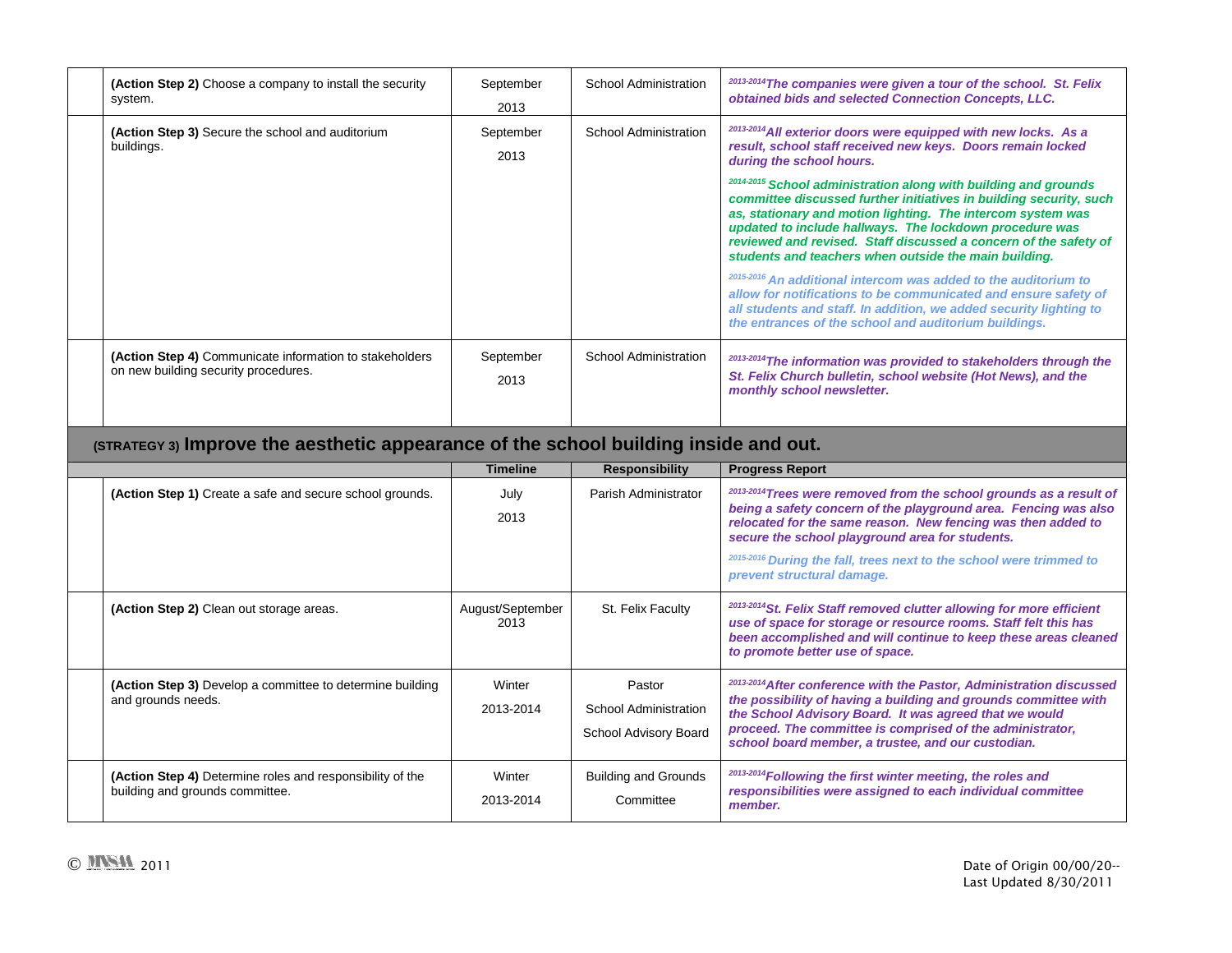| (Action Step 5) Establish a needs checklist concerning<br>buildings and grounds. | Spring<br>2014 | Building and Grounds<br>Committee | <sup>2013-2014</sup> Committee members toured the buildings and determined<br>areas of concern. Bids were obtained for roof replacement on<br>both school buildings and for the remaining asbestos in the<br>office/lounge area. Bids were presented to the Finance Council<br>and approval was given to proceed. |
|----------------------------------------------------------------------------------|----------------|-----------------------------------|-------------------------------------------------------------------------------------------------------------------------------------------------------------------------------------------------------------------------------------------------------------------------------------------------------------------|
|                                                                                  |                |                                   | <sup>2014-2015</sup> The roof was replaced on both school buildings and<br>asbestos was removed from the office/lounge area. Additional<br>playground improvements including a picnic area, painting of<br>surfaces and basketball hoops were identified and will be<br>implemented in the summer of 2015.        |
|                                                                                  |                |                                   | <sup>2015-2016</sup> In reviewing the needs of building and grounds<br>improvements, the committee continues to address issues as<br>they arise and as funds are available.                                                                                                                                       |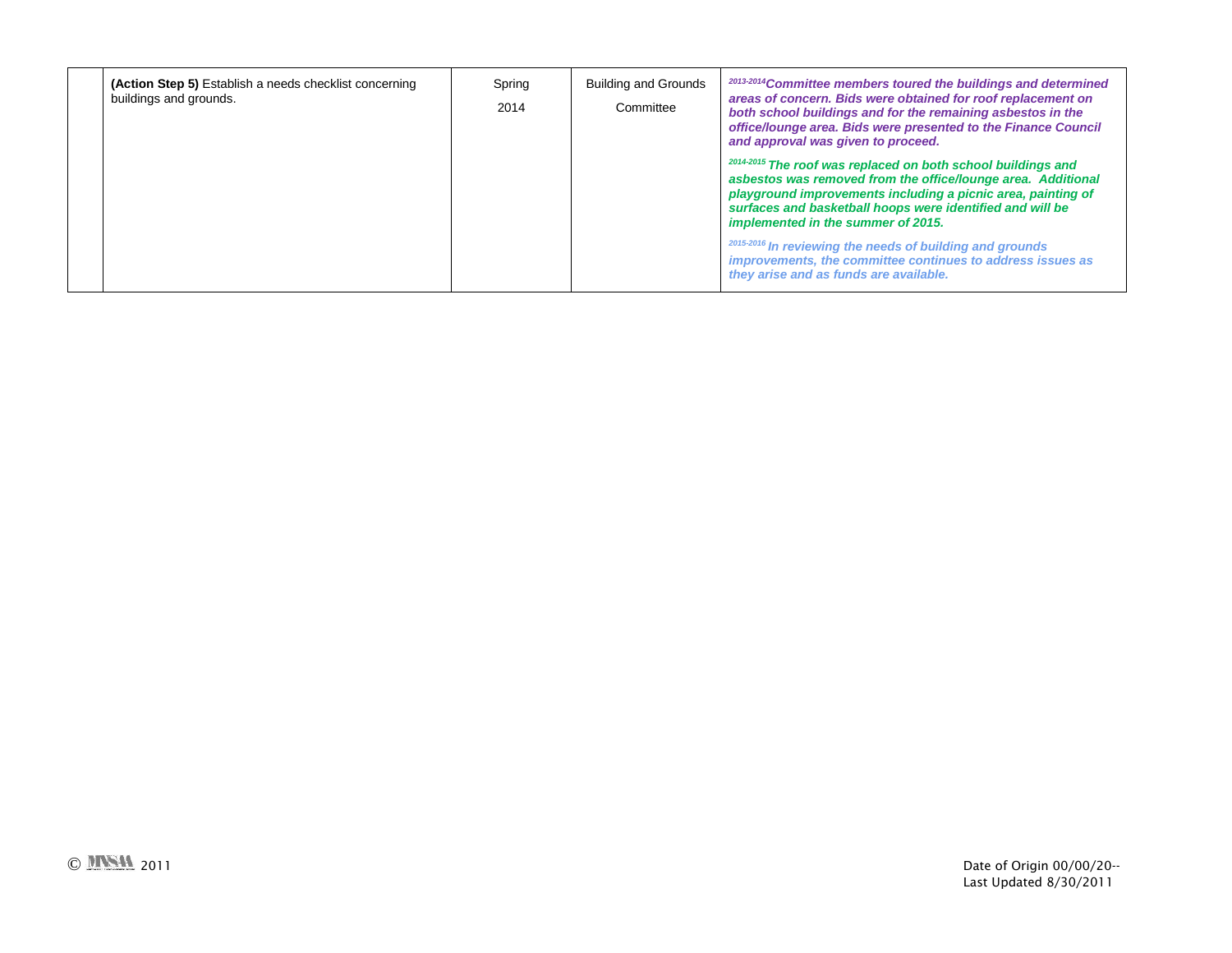### **(OBJECTIVE 3) Enhance the school's visibility and sustainability within the community.**

### **(STRATEGY 1) Develop and implement marketing strategies to attract new students and families.**

|                                                                            | <b>Timeline</b>          | <b>Responsibility</b>                          | <b>Progress Report</b>                                                                                                                                                                                                                                                                                                                                                                    |  |  |
|----------------------------------------------------------------------------|--------------------------|------------------------------------------------|-------------------------------------------------------------------------------------------------------------------------------------------------------------------------------------------------------------------------------------------------------------------------------------------------------------------------------------------------------------------------------------------|--|--|
| (Action Step 1) Establish a marketing committee and job<br>description.    | Fall<br>2013             | Principal                                      | 2013-2014 A committee was established comprised of board members<br>with marketing backgrounds and the School Administrator.<br>2014-2015 The committee met and additional members were included to<br>help meet the vision of St. Felix.                                                                                                                                                 |  |  |
| (Action Step 2) Research marketing best practices in<br>enrollment trends. | Fall<br>2013             | <b>Marketing Committee</b><br>Parish Secretary | 2013-2014 In researching best practices at a November 2013 meeting, it<br>was determined to look at the baptismal records and use them as a<br>resource to contact potential families. A spreadsheet was created.<br><sup>2014-2015</sup> We are currently distributing baptismal gift bags with St.<br>Felix School information to all children who are baptized within our<br>parishes. |  |  |
| (Action Step 3) Create a plan for future initiatives.                      | School Year<br>2014-2015 | <b>Marketing Committee</b>                     | <sup>2014-2015</sup> A stakeholder is in the process of making a promotional<br>flyer for interested families. It will be distributed to surrounding<br>parishes. Website development, community events, social media,<br>and local news sources are being used and continually updated to<br>enhance the school's visibility and sustainability within the<br>community.                 |  |  |
| (Action Step 4) Implement and evaluate the plan.                           | School Year<br>2015-2016 | <b>Marketing Committee</b>                     | 2015-2016 Promotional materials including flyers, postcards, social<br>media, and posters have and will continue to be distributed to<br>promote various events and happenings around the school.<br>Teachers were given access to social media accounts and use<br>these accounts accordingly.                                                                                           |  |  |
| (STRATEGY 2) Develop a plan to retain students.                            |                          |                                                |                                                                                                                                                                                                                                                                                                                                                                                           |  |  |
|                                                                            | <b>Timeline</b>          | <b>Responsibility</b>                          | <b>Progress Report</b>                                                                                                                                                                                                                                                                                                                                                                    |  |  |
|                                                                            |                          |                                                |                                                                                                                                                                                                                                                                                                                                                                                           |  |  |

|                                                                                         | <b>Timeline</b> | <b>Responsibility</b>                          | <b>Progress Report</b>                                                                                                                                                                                                                                                  |
|-----------------------------------------------------------------------------------------|-----------------|------------------------------------------------|-------------------------------------------------------------------------------------------------------------------------------------------------------------------------------------------------------------------------------------------------------------------------|
| (Action Step 1) Develop guidelines for addressing dropped<br>enrollment from St. Felix. | Spring<br>2015  | School Administration<br>School Advisory Board | <sup>2014-2015</sup> Administration and School Advisory Board addressed the<br>need of an exit process when families leave St. Felix School in<br>order to better serve our families. A process will be developed for<br>contacting families and gathering information. |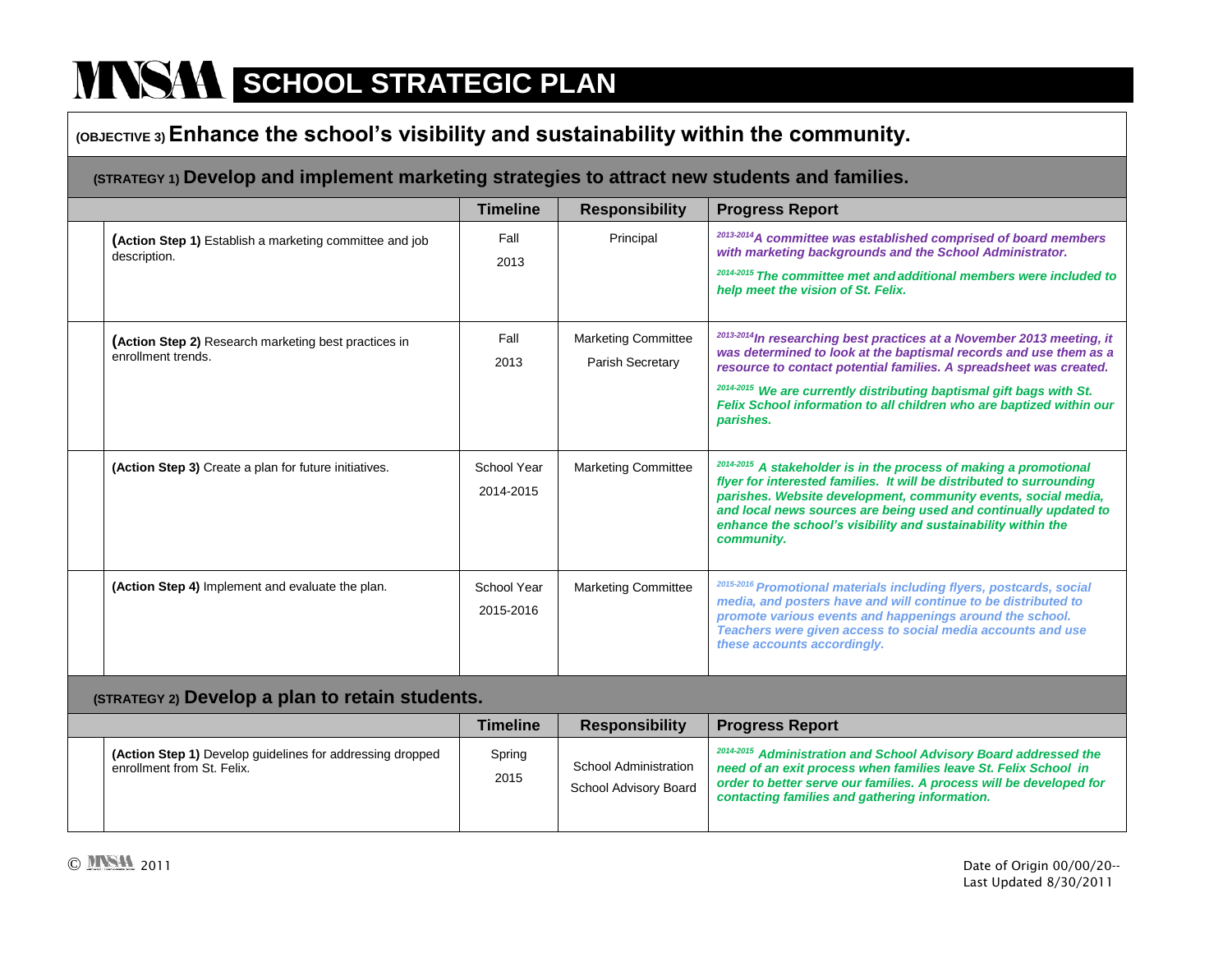| (Action Step 2) Establish roles and responsibilities.                                            | Spring<br>2015           | <b>School Administration</b><br>School Advisory Board | 2014-2015 The School Board assigned roles to its members<br>and developed a list of questions in addressing families feedback.                                                                                                                        |
|--------------------------------------------------------------------------------------------------|--------------------------|-------------------------------------------------------|-------------------------------------------------------------------------------------------------------------------------------------------------------------------------------------------------------------------------------------------------------|
| (Action Step 3) Implement plan.                                                                  | Spring<br>2015           | School Administration<br>School Advisory Board        | 2014-2015 Based on the plan the School Board made phone<br>calls in the fall and spring to St. Felix families following a<br>pre-determined questionnaire. Reports were presented at the<br>school board meeting. Any necessary action was addressed. |
| (Action Step 4) Evaluate procedures.                                                             | Fall<br>2015             | <b>School Administration</b><br>School Advisory Board | 2015-2016 During a School Board meeting, it was decided that a<br>different approach would be more beneficial. It was decided that<br>school board members would conduct a fall call and a spring<br>survey to gain feedback on school concerns.      |
| (STRATEGY 3) Strengthen community relations and support.                                         |                          |                                                       |                                                                                                                                                                                                                                                       |
|                                                                                                  | <b>Timeline</b>          | <b>Responsibility</b>                                 | <b>Progress Report</b>                                                                                                                                                                                                                                |
| (Action Step 1) Reflect on current involvement of alumni,<br>parishioners and community members. | School Year<br>2016-2017 | St. Felix Stakeholders                                |                                                                                                                                                                                                                                                       |
|                                                                                                  |                          |                                                       |                                                                                                                                                                                                                                                       |
| (Action Step 2) Determine ways to invest alumni in student<br>education.                         | School Year<br>2016-2017 | St. Felix Stakeholders                                |                                                                                                                                                                                                                                                       |
| (Action Step 3) Develop Alumni Relations Committee.                                              | Fall<br>2017             | School Advisory Board                                 |                                                                                                                                                                                                                                                       |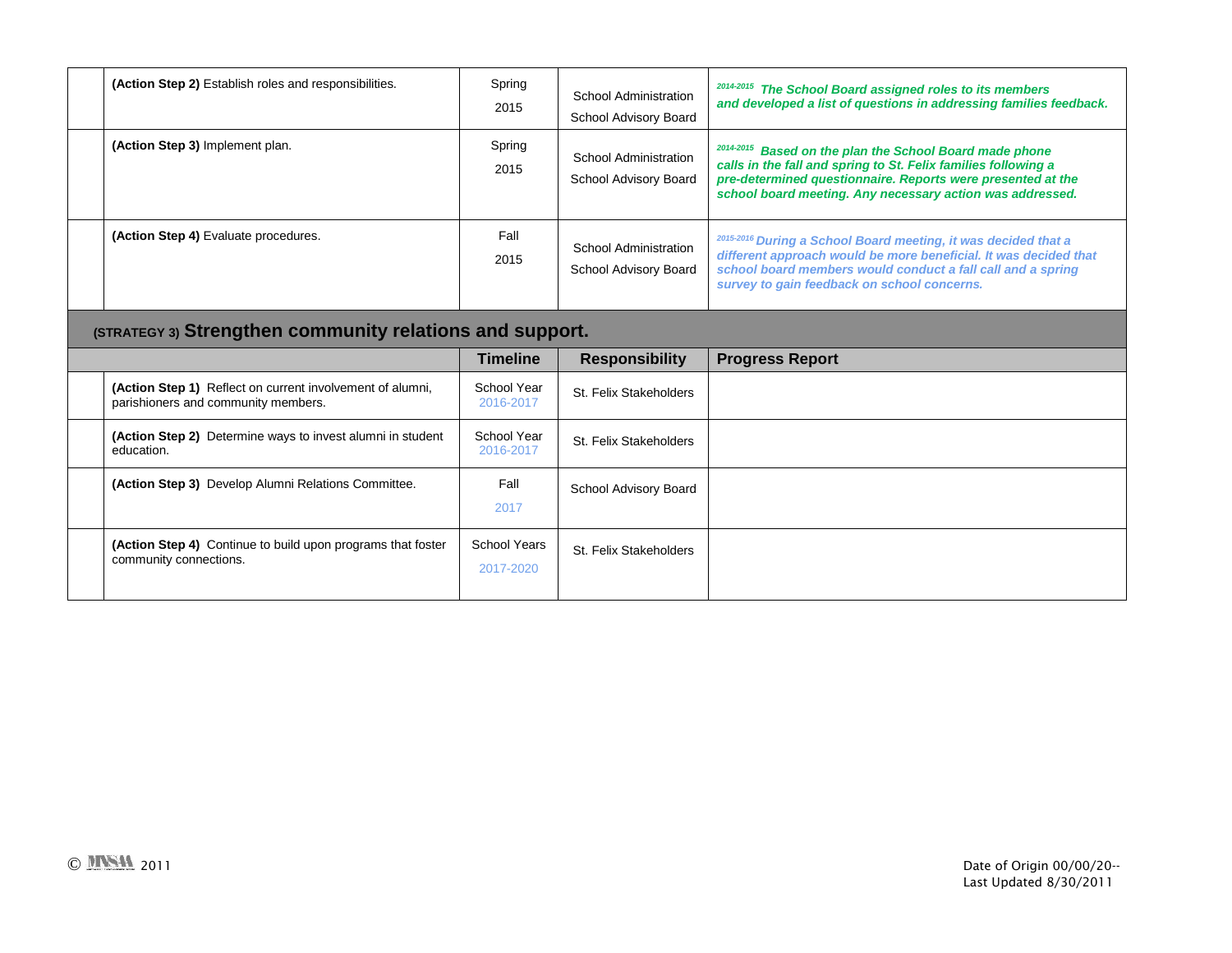## **(OBJECTIVE 4) Enhance teacher performance and best practices while staying current with MNSAA.**

### **(STRATEGY 1) Strengthen the teacher evaluation process.**

|                                                                                     | <b>Timeline</b>          | <b>Responsibility</b> | <b>Progress Report</b>                                                                                                                                                                                                                                       |
|-------------------------------------------------------------------------------------|--------------------------|-----------------------|--------------------------------------------------------------------------------------------------------------------------------------------------------------------------------------------------------------------------------------------------------------|
| (Action Step 1) Develop policy in evaluating teacher<br>performance.                | School Year<br>2014-2015 | School Administration | 2014-2015<br>Administration researched policies in evaluating teacher<br>performance that support student learning and lead to effective<br>teachers and teaching practices. Information was shared with the<br><b>Pastor and the School Advisory Board.</b> |
| (Action Step 2) Develop tools for informal and formal<br>evaluation practices.      | School Year<br>2015-2016 | School Administration | 2015-2016<br>Diocesan principals discussed having a uniform, formal<br>evaluation process for staff members. Further investigation will<br>continue amongst diocesan administration.                                                                         |
| (Action Step 3) Share tools with stakeholders explaining and<br>obtaining feedback. | Fall<br>2017             | Principal             |                                                                                                                                                                                                                                                              |
| (Action Step 4) Implement and monitor effectiveness of<br>tools.                    | School Year<br>2017-2018 | Principal             |                                                                                                                                                                                                                                                              |

#### **(STRATEGY 2) Provide professional development opportunities.**

|                                                                                                                    | <b>Timeline</b>           | <b>Responsibility</b> | <b>Progress Report</b>                                                                                                                                                                                                                                                                                                                                                                                                                                                                                                                                                                        |
|--------------------------------------------------------------------------------------------------------------------|---------------------------|-----------------------|-----------------------------------------------------------------------------------------------------------------------------------------------------------------------------------------------------------------------------------------------------------------------------------------------------------------------------------------------------------------------------------------------------------------------------------------------------------------------------------------------------------------------------------------------------------------------------------------------|
| (Action Step 1) Strengthen relationships with areas schools<br>in sharing the responsibilities of educating staff. | <b>Fall 2014</b>          | Principal             | <sup>2013-2014</sup> The Principal contacted the W-K Superintendent in the<br>summer of 2013 to discuss sharing resources. It was agreed that it<br>would be beneficial for both schools to do so. The relationship will<br>continue to grow in the future.<br><sup>2014-2015</sup> St. Felix has developed a relationship with the Lake City<br>Public Schools in utilizing professional development opportunities.<br><sup>2015-2016</sup> St. Felix has developed a relationship with WACS (Winona<br>Area Catholic Schools) in utilizing staff professional development<br>opportunities. |
| (Action Step 2) Utilize Title IIA funds for professional<br>development workshops.                                 | School Years<br>2013-2015 | Principal             | <sup>2013-2014</sup> A Visual Phonics Workshop was brought to St. Felix in<br>March. Wabasha-Kellogg School District was invited to attend.<br>Remaining funds for the current school year will be dispersed to                                                                                                                                                                                                                                                                                                                                                                               |